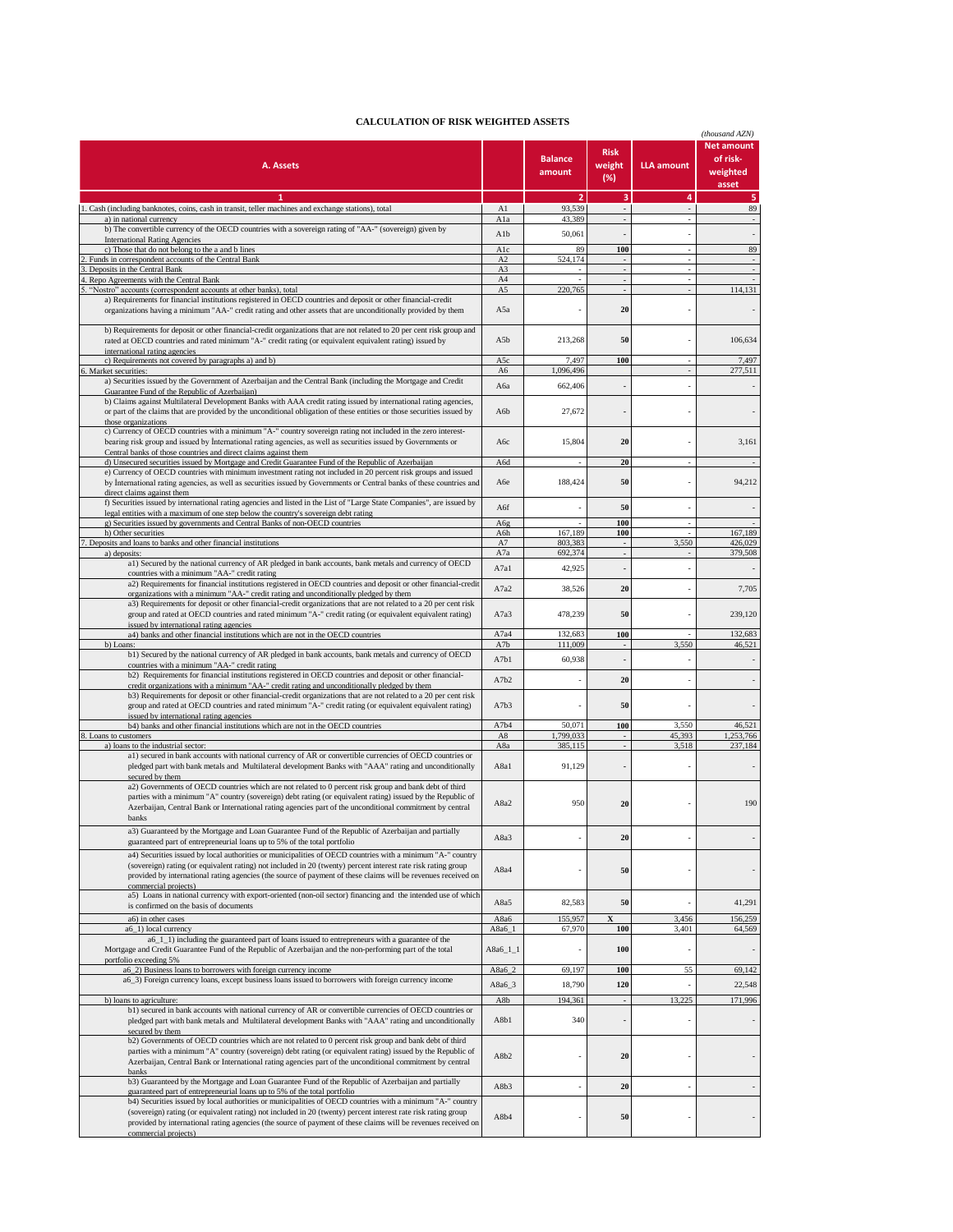| b5) Loans in national currency with export-oriented (non-oil sector) financing and the intended use of which                                                                                                                | A8b5         | 13,824           | 50                             | 2,321            | 5,751            |
|-----------------------------------------------------------------------------------------------------------------------------------------------------------------------------------------------------------------------------|--------------|------------------|--------------------------------|------------------|------------------|
| is confirmed on the basis of documents<br>b6) in other cases                                                                                                                                                                | A8b6         | 168,629          |                                | 10,897           | 158,746          |
| b6_1) local currency                                                                                                                                                                                                        | A8b6 1       | 135,850          | 100                            | 10,359           | 125,491          |
| b6_1_1) including the guaranteed part of loans issued to entrepreneurs with a guarantee of the                                                                                                                              |              |                  | 100                            |                  |                  |
| Mortgage and Credit Guarantee Fund of the Republic of Azerbaijan and the non-performing part of the total<br>portfolio exceeding 5%                                                                                         | A8b6_1_1     |                  |                                |                  |                  |
| b6_2) Business loans to borrowers with foreign currency income                                                                                                                                                              | A8b6_2       | 27,169           | 100                            |                  | 27,169           |
| b6_3) Foreign currency loans, except business loans issued to borrowers with foreign currency income                                                                                                                        | A8b6_3       | 5,610            | 120                            | 538              | 6,086            |
| c) loans to construction:                                                                                                                                                                                                   | A8c          | 316,750          |                                | 3,282            | 120,420          |
| c1) secured in bank accounts with national currency of AR or convertible currencies of OECD countries or                                                                                                                    |              |                  |                                |                  |                  |
| pledged part with bank metals and Multilateral development Banks with "AAA" rating and unconditionally                                                                                                                      | A8c1         | 190,554          |                                |                  |                  |
| secured by them                                                                                                                                                                                                             |              |                  |                                |                  |                  |
| c2) Governments of OECD countries which are not related to 0 percent risk group and bank debt of third                                                                                                                      |              |                  |                                |                  |                  |
| parties with a minimum "A" country (sovereign) debt rating (or equivalent rating) issued by the Republic of<br>Azerbaijan, Central Bank or International rating agencies part of the unconditional commitment by central    | A8c2         |                  | 20                             |                  |                  |
| banks                                                                                                                                                                                                                       |              |                  |                                |                  |                  |
| c3) Guaranteed by the Mortgage and Loan Guarantee Fund of the Republic of Azerbaijan and partially                                                                                                                          | A8c3         |                  | 20                             |                  |                  |
| guaranteed part of entrepreneurial loans up to 5% of the total portfolio                                                                                                                                                    |              |                  |                                |                  |                  |
| c4) Securities issued by local authorities or municipalities of OECD countries with a minimum "A-" country<br>(sovereign) rating (or equivalent rating) not included in 20 (twenty) percent interest rate risk rating group |              |                  |                                |                  |                  |
| provided by international rating agencies (the source of payment of these claims will be revenues received on                                                                                                               | A8c4         |                  | 50                             |                  |                  |
| commercial projects)                                                                                                                                                                                                        |              |                  |                                |                  |                  |
| c5) Loans in national currency with export-oriented (non-oil sector) financing and the intended use of which                                                                                                                | A8c5         | 4,400            | 50                             |                  | 2,200            |
| is confirmed on the basis of documents<br>c6) in other cases                                                                                                                                                                | A8c6         | 99,772           |                                | 3,267            | 102,533          |
| c6_1) local currency                                                                                                                                                                                                        | A8c6         | 38,654           | 100                            | 3,267            | 35,387           |
| c6_1_1) including the guaranteed part of loans issued to entrepreneurs with a guarantee of the                                                                                                                              |              |                  |                                |                  |                  |
| Mortgage and Credit Guarantee Fund of the Republic of Azerbaijan and the non-performing part of the total                                                                                                                   | $A8c6_11_1$  |                  | 100                            |                  |                  |
| portfolio exceeding 5%<br>c6_2) Business loans to borrowers with foreign currency income                                                                                                                                    | A8c6_2       | 30,977           | 100                            | $\boldsymbol{0}$ | 30,977           |
| c6_3) Foreign currency loans, except business loans issued to borrowers with foreign currency income                                                                                                                        |              |                  |                                |                  |                  |
|                                                                                                                                                                                                                             | A8c6_3       | 30,141           | 120                            |                  | 36,169           |
| d) loans to transport and communications                                                                                                                                                                                    | A8d          | 54,318           |                                | 39               | 52,291           |
| d1) secured in bank accounts with national currency of AR or convertible currencies of OECD countries or<br>pledged part with bank metals and Multilateral development Banks with "AAA" rating and unconditionally          | A8d1         | 380              |                                |                  |                  |
| secured by them                                                                                                                                                                                                             |              |                  |                                |                  |                  |
| d2) Governments of OECD countries which are not related to 0 percent risk group and bank debt of third                                                                                                                      |              |                  |                                |                  |                  |
| parties with a minimum "A" country (sovereign) debt rating (or equivalent rating) issued by the Republic of                                                                                                                 | A8d2         |                  | 20                             |                  |                  |
| Azerbaijan, Central Bank or International rating agencies part of the unconditional commitment by central                                                                                                                   |              |                  |                                |                  |                  |
| banks<br>d3) Guaranteed by the Mortgage and Loan Guarantee Fund of the Republic of Azerbaijan and partially                                                                                                                 |              |                  |                                |                  |                  |
| guaranteed part of entrepreneurial loans up to 5% of the total portfolio                                                                                                                                                    | A8d3         |                  | 20                             |                  |                  |
| d4) Securities issued by local authorities or municipalities of OECD countries with a minimum "A-" country                                                                                                                  |              |                  |                                |                  |                  |
| (sovereign) rating (or equivalent rating) not included in 20 (twenty) percent interest rate risk rating group                                                                                                               | A8d4         |                  | 50                             |                  |                  |
| provided by international rating agencies (the source of payment of these claims will be revenues received on<br>commercial projects)                                                                                       |              |                  |                                |                  |                  |
| d5) Loans in national currency with export-oriented (non-oil sector) financing and the intended use of which                                                                                                                | A8d5         |                  | 50                             |                  |                  |
| is confirmed on the basis of documents                                                                                                                                                                                      |              |                  |                                |                  |                  |
| d6) in other cases                                                                                                                                                                                                          | A8d6<br>A8d6 | 50,663<br>43,428 | $\overline{\mathbf{x}}$<br>100 | $\Omega$<br>0    | 50,674<br>43,428 |
| d6_1) local currency<br>d6_1_1) including the guaranteed part of loans issued to entrepreneurs with a guarantee of the                                                                                                      |              |                  |                                |                  |                  |
| Mortgage and Credit Guarantee Fund of the Republic of Azerbaijan and the non-performing part of the total                                                                                                                   | $A8d6_l_l_l$ |                  | 100                            |                  |                  |
| portfolio exceeding 5%                                                                                                                                                                                                      |              |                  |                                |                  |                  |
| d6_2) Business loans to borrowers with foreign currency income                                                                                                                                                              | A8d6_2       | 7,185            | 100                            | $\boldsymbol{0}$ | 7,185            |
| d6_3) Foreign currency loans, except business loans issued to borrowers with foreign currency income                                                                                                                        | A8d6_3       | 51               | 120                            |                  | 61               |
| e) loans to trade and service sectors:                                                                                                                                                                                      | A8e          | 638,196          |                                | 24,237           | 507,844          |
| e1) secured in bank accounts with national currency of AR or convertible currencies of OECD countries or                                                                                                                    |              |                  |                                |                  |                  |
| pledged part with bank metals and Multilateral development Banks with "AAA" rating and unconditionally                                                                                                                      | A8e1         | 63,739           |                                |                  |                  |
| secured by them<br>e2) Governments of OECD countries which are not related to 0 percent risk group and bank debt of third                                                                                                   |              |                  |                                |                  |                  |
| parties with a minimum "A" country (sovereign) debt rating (or equivalent rating) issued by the Republic of                                                                                                                 |              |                  |                                |                  |                  |
| Azerbaijan, Central Bank or International rating agencies part of the unconditional commitment by central                                                                                                                   | A8e2         | 6,500            | 20                             |                  | 1,300            |
| banks                                                                                                                                                                                                                       |              |                  |                                |                  |                  |
| e3) Guaranteed by the Mortgage and Loan Guarantee Fund of the Republic of Azerbaijan and partially<br>guaranteed part of entrepreneurial loans up to 5% of the total portfolio                                              | A8e3         | 419              | 20                             |                  | 84               |
| e4) Securities issued by local authorities or municipalities of OECD countries with a minimum "A-" country                                                                                                                  |              |                  |                                |                  |                  |
| (sovereign) rating (or equivalent rating) not included in 20 (twenty) percent interest rate risk rating group                                                                                                               | A8e4         |                  | 50                             |                  |                  |
| provided by international rating agencies (the source of payment of these claims will be revenues received on                                                                                                               |              |                  |                                |                  |                  |
| commercial projects)<br>e5) Loans with export-oriented (non-oil sector) financing and the intended use of which is confirmed on the                                                                                         |              |                  |                                |                  |                  |
| basis of documents in national currency                                                                                                                                                                                     | A8e5         | 54,295           | 50                             |                  | 27,148           |
| e6) in other cases                                                                                                                                                                                                          | A8e6         | 418,001          |                                | 21,990           | 417,936          |
| e6_1) local currency                                                                                                                                                                                                        | A8e6_1       | 166,280          | 100                            | 3,837            | 162,443          |
| e6_1_1) including the guaranteed part of loans issued to entrepreneurs with a guarantee of the                                                                                                                              |              |                  | 100                            |                  |                  |
| Mortgage and Credit Guarantee Fund of the Republic of Azerbaijan and the non-performing part of the total<br>portfolio exceeding 5%                                                                                         | $A8e6_11_1$  |                  |                                |                  |                  |
| e6 2) Business loans to borrowers with foreign currency income                                                                                                                                                              | A8e6_2       | 142,089          | 100                            | 18,145           | 123,943          |
| e6_3) Foreign currency loans, except business loans issued to borrowers with foreign currency income                                                                                                                        | A8e6_3       | 109,632          | 120                            | 7                | 131,550          |
|                                                                                                                                                                                                                             |              |                  |                                |                  |                  |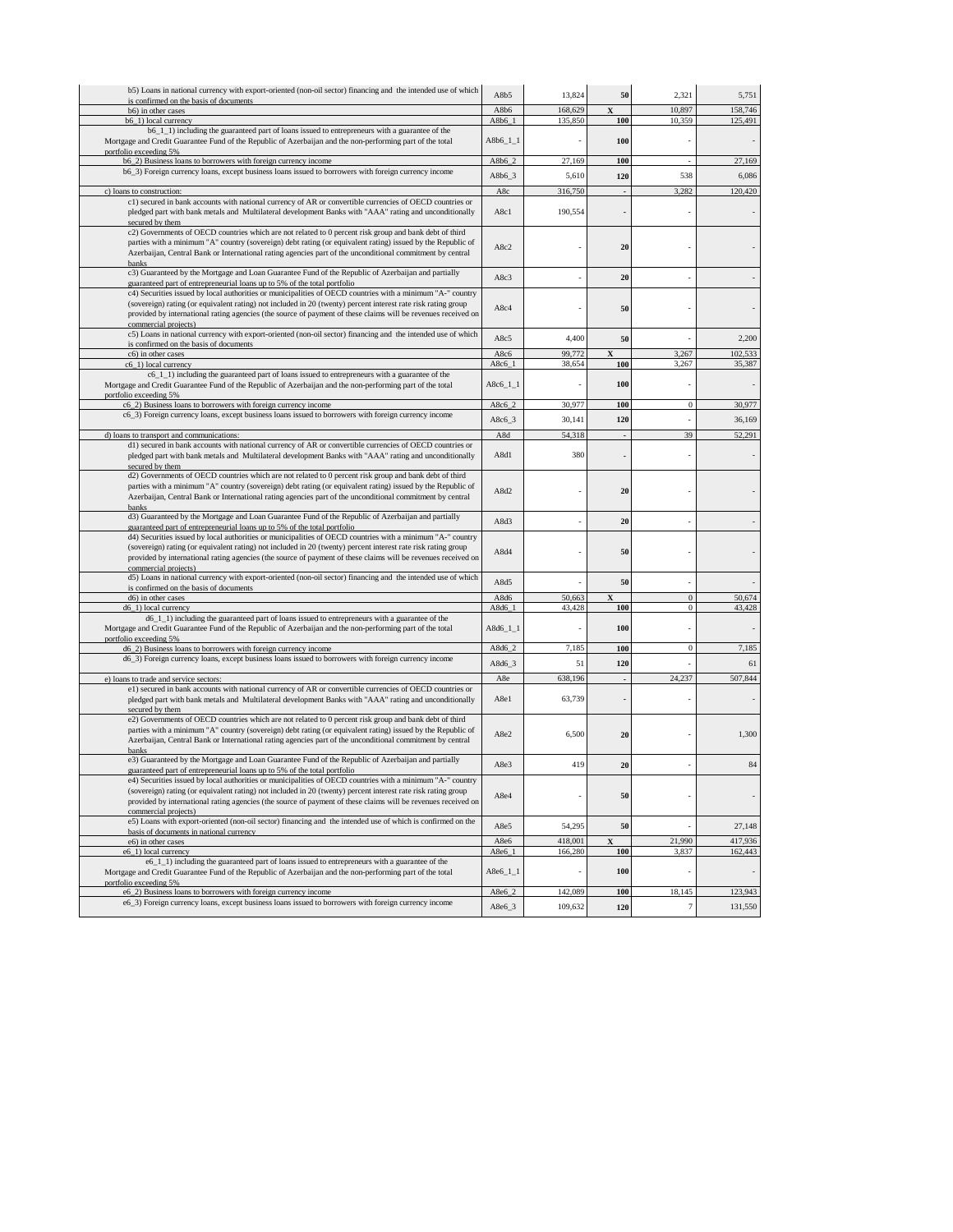| f) Loans to individuals for personal purposes                                                                          | A8f            | 210,293   |                         | 1,092  | 164,030   |
|------------------------------------------------------------------------------------------------------------------------|----------------|-----------|-------------------------|--------|-----------|
| f1) secured in bank accounts with national currency of AR or convertible currencies of OECD countries or               |                |           |                         |        |           |
| pledged part with bank metals and Multilateral development Banks with "AAA" rating and unconditionally                 | A8f1           | 63,985    |                         |        |           |
| secured by them                                                                                                        |                |           |                         |        |           |
| f2) Governments of OECD countries which are not related to 0 percent risk group and bank debt of third                 |                |           |                         |        |           |
|                                                                                                                        |                |           |                         |        |           |
| parties with a minimum "A" country (sovereign) debt rating (or equivalent rating) issued by the Republic of            | A8f2           |           | 20                      |        |           |
| Azerbaijan, Central Bank or International rating agencies part of the unconditional commitment by central              |                |           |                         |        |           |
| banks                                                                                                                  |                |           |                         |        |           |
| f3) Mortgage loans issued by the Mortgage and Credit Guarantee Fund of the Republic of Azerbaijan                      | A8f3           |           | 35                      |        |           |
| f4) Mortgage loans provided by the Mortgage and Credit Guarantee Fund of the Republic of Azerbaijan at                 |                |           |                         |        |           |
|                                                                                                                        | A8f4           |           | 50                      |        |           |
| the expense of other sources                                                                                           |                |           |                         |        |           |
| f5) other consumer loans                                                                                               | A8f5           | 146,308   |                         | 1.092  | 164,030   |
| f5 1) local currency                                                                                                   | A8f5 1         | 108.588   | 100                     | 1.000  | 107.588   |
| f5_2) Consumer loans to borrowers with foreign currency income                                                         | A8f5 2         |           | 100                     |        |           |
| f5_3) Foreign currency loans, except consumer loans issued to borrowers with foreign currency income                   |                |           |                         |        |           |
|                                                                                                                        | $A8f5_3$       | 37,720    | 150                     | 92     | 56,442    |
|                                                                                                                        |                |           |                         |        |           |
| f5_4) at the moment of issuance, the interest rate is higher than the average interest rate of the sector for          |                |           |                         |        |           |
| consumer loans in the previous quarter, and the sum of more than one third of the total consumer loan and the BGN      | A8f5 4         |           | 150                     |        |           |
| ratio above the indicative threshold                                                                                   |                |           |                         |        |           |
| g) Loans to other sectors                                                                                              | A8g            |           |                         |        |           |
| g1) secured in bank accounts with national currency of AR or convertible currencies of OECD countries or               |                |           |                         |        |           |
|                                                                                                                        |                |           |                         |        |           |
| pledged part with bank metals and Multilateral development Banks with "AAA" rating and unconditionally                 | A8g1           |           |                         |        |           |
| secured by them                                                                                                        |                |           |                         |        |           |
| g2) Governments of OECD countries which are not related to 0 percent risk group and bank debt of third                 |                |           |                         |        |           |
| parties with a minimum "A" country (sovereign) debt rating (or equivalent rating) issued by the Republic of            |                |           |                         |        |           |
| Azerbaijan, Central Bank or International rating agencies part of the unconditional commitment by central              | A8g2           |           | 20                      |        |           |
|                                                                                                                        |                |           |                         |        |           |
| banks                                                                                                                  |                |           |                         |        |           |
| g3) Mortgage loans issued by the Mortgage and Credit Guarantee Fund of the Republic of Azerbaijan                      | A8g3           |           | 20                      |        |           |
| g4) Securities issued by local authorities or municipalities of OECD countries with a minimum "A-" country             |                |           |                         |        |           |
| (sovereign) rating (or equivalent rating) not included in 20 (twenty) percent interest rate risk rating group          |                |           |                         |        |           |
| provided by international rating agencies (the source of payment of these claims will be revenues received on          | A8g4           |           | 50                      |        |           |
| commercial projects)                                                                                                   |                |           |                         |        |           |
|                                                                                                                        |                |           |                         |        |           |
| g5) Loans in national currency with export-oriented (non-oil sector) financing and the intended use of which           | A8g5           |           | 50                      |        |           |
| is confirmed on the basis of documents                                                                                 |                |           |                         |        |           |
| g6) in other cases                                                                                                     | A8g6           |           | $\overline{\mathbf{x}}$ |        |           |
| g6 1) local currency                                                                                                   | $A8g6$ 1       |           | 100                     |        |           |
| g6_1_1) including the guaranteed part of loans issued to entrepreneurs with a guarantee of the                         |                |           |                         |        |           |
|                                                                                                                        | $A8g6_11_1$    |           | 100                     |        |           |
| Mortgage and Credit Guarantee Fund of the Republic of Azerbaijan and the non-performing part of the total              |                |           |                         |        |           |
| portfolio exceeding 5%                                                                                                 |                |           |                         |        |           |
| g6_2) Business loans to borrowers with foreign currency income                                                         | A8g6_2         |           | 100                     |        |           |
| g6_3) Foreign currency loans, except business loans issued to borrowers with foreign currency income                   | A8g6 3         |           | 120                     |        |           |
|                                                                                                                        |                |           |                         |        |           |
| 9. Fixed assets not used in bank operations (minus depreciation)                                                       | A <sub>9</sub> | 18.434    | 100                     | 865    | 17,569    |
| 10. Equity investments to unconsolidated subsidiary Banks and other in companies                                       | A10            | 149.301   | $\sim$                  |        |           |
|                                                                                                                        | A11            |           |                         | 6.429  | 62.318    |
| 11. All other assests                                                                                                  |                | 88.294    |                         |        |           |
| a) secured in bank accounts with national currency of AR or convertible currencies of OECD countries or pledged        |                |           |                         |        |           |
| part with bank metals and Multilateral development Banks with "AAA" rating and unconditionally secured by them         | Alla           | 8.718     |                         |        |           |
|                                                                                                                        |                |           |                         |        |           |
| b) Governments of OECD countries which are not related to 0 percent risk group and bank debt of third parties with     |                |           |                         |        |           |
| a minimum "A" country (sovereign) debt rating (or equivalent rating) issued by the Republic of Azerbaijan, Central     |                |           |                         |        |           |
|                                                                                                                        | A11b           | 11,636    | 20                      |        | 2,327     |
| Bank or International rating agencies part of the unconditional commitment by central banks                            |                |           |                         |        |           |
|                                                                                                                        |                |           |                         |        |           |
| c) Securities issued by local authorities or municipalities of OECD countries with a minimum "A-" country              |                |           |                         |        |           |
|                                                                                                                        |                |           |                         |        |           |
| (sovereign) rating (or equivalent rating) not included in 20 (twenty) percent interest rate risk rating group provided | Allc           | 3,040     | 50                      |        | 1,520     |
| by international rating agencies (the source of payment of these claims will be revenues received on commercial        |                |           |                         |        |           |
| projects)                                                                                                              |                |           |                         |        |           |
| d) in other cases                                                                                                      | A11d           | 64,899    | 100                     | 6,429  | 58,470    |
| Intangible assests                                                                                                     | A12            | 30,40     |                         |        |           |
| 13                                                                                                                     |                |           |                         |        |           |
| Total balance assets                                                                                                   | A13            | 4,767,450 | X                       | 56,237 |           |
| The total amount of risk-weighted assets<br>14.                                                                        | A14            |           |                         |        | 2,151,412 |